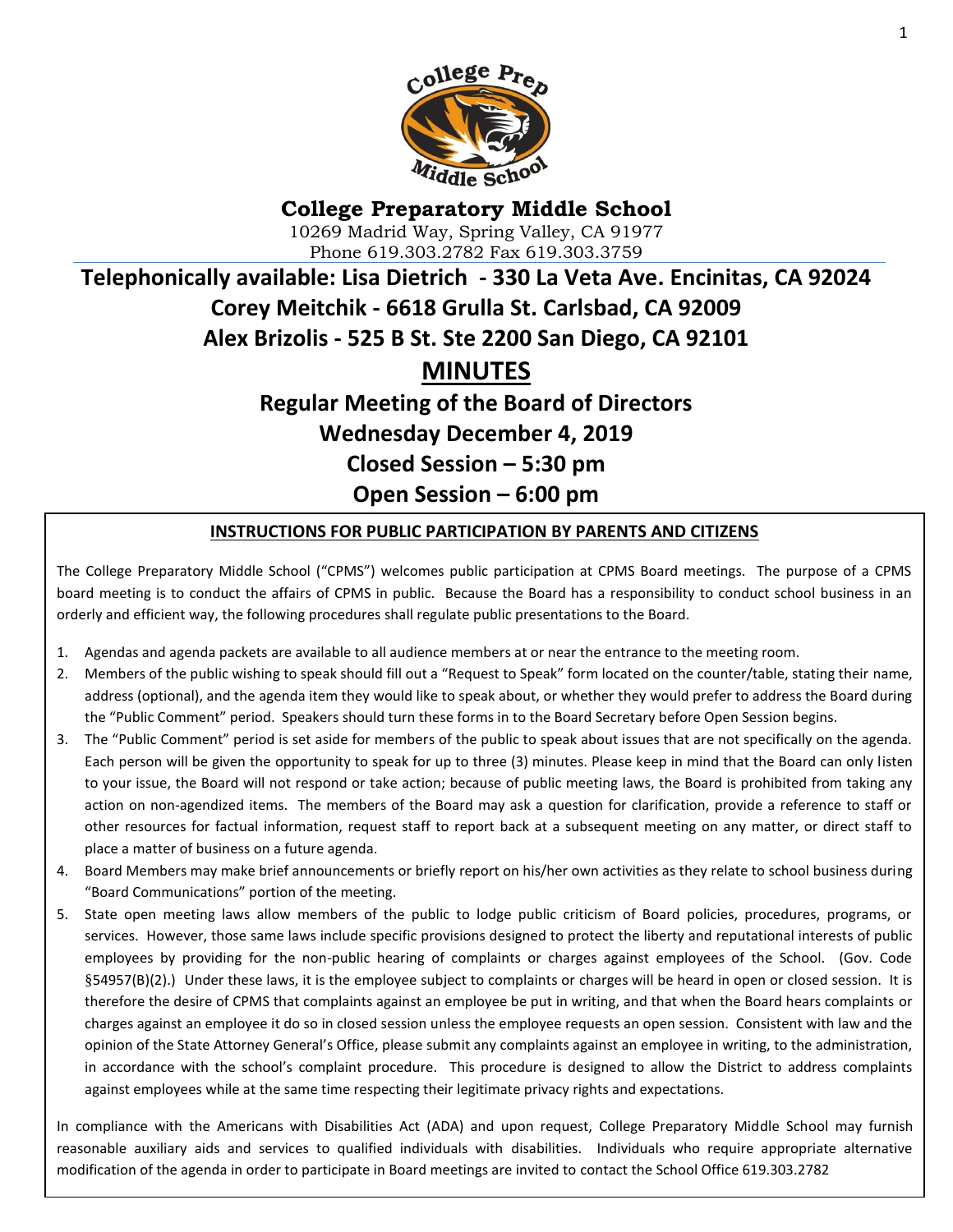## **I. PRELIMINARY**

## **A. Call to Order**

The meeting was called to order by President Meitchik at 5:30 p.m.

## **B. Roll Call**

|                | Present | Absent | Arrived Late | Departed Early |
|----------------|---------|--------|--------------|----------------|
| Corey Meitchik | X Phone |        |              |                |
| Alex Brizolis  | X Phone |        |              |                |
| Lisa Dietrich  | X Phone |        |              |                |
| Kathy Kinsella |         |        |              |                |
| Garth Hebbler  |         |        |              |                |

# **II. CLOSED SESSION (College Prep Conference Room)**

## **III. RECONVENE TO OPEN SESSION (Estimated start time 6:00 pm)**

Depending upon completion of Closed Session items, the Board intends to convene in Open Session at 6:00 pm to conduct the remainder of the meeting, reserving the right to return to Closed Session at any time.

**A. Pledge of Allegiance**

## **B. Report on Potential Action from Closed Session**

#### **C. Approval of Previous Minutes**

Motion by: Lisa Dietrich Seconded by: Kathy Kinsella Vote:

|                | Yes/Aye | No/Nay | Abstain |
|----------------|---------|--------|---------|
| Corey Meitchik |         |        |         |
| Alex Brizolis  |         |        |         |
| Lisa Dietrich  |         |        |         |
| Kathy Kinsella |         |        |         |
| Garth Hebbler  |         |        |         |

## **D. Approval of Board Agenda**

Motion by: Corey Meitchik Seconded by: Lisa Dietrich Vote:

|                | Yes/Aye | No/Nay | Abstain |
|----------------|---------|--------|---------|
| Corey Meitchik |         |        |         |
| Alex Brizolis  |         |        |         |
| Lisa Dietrich  |         |        |         |
| Kathy Kinsella |         |        |         |
| Garth Hebbler  |         |        |         |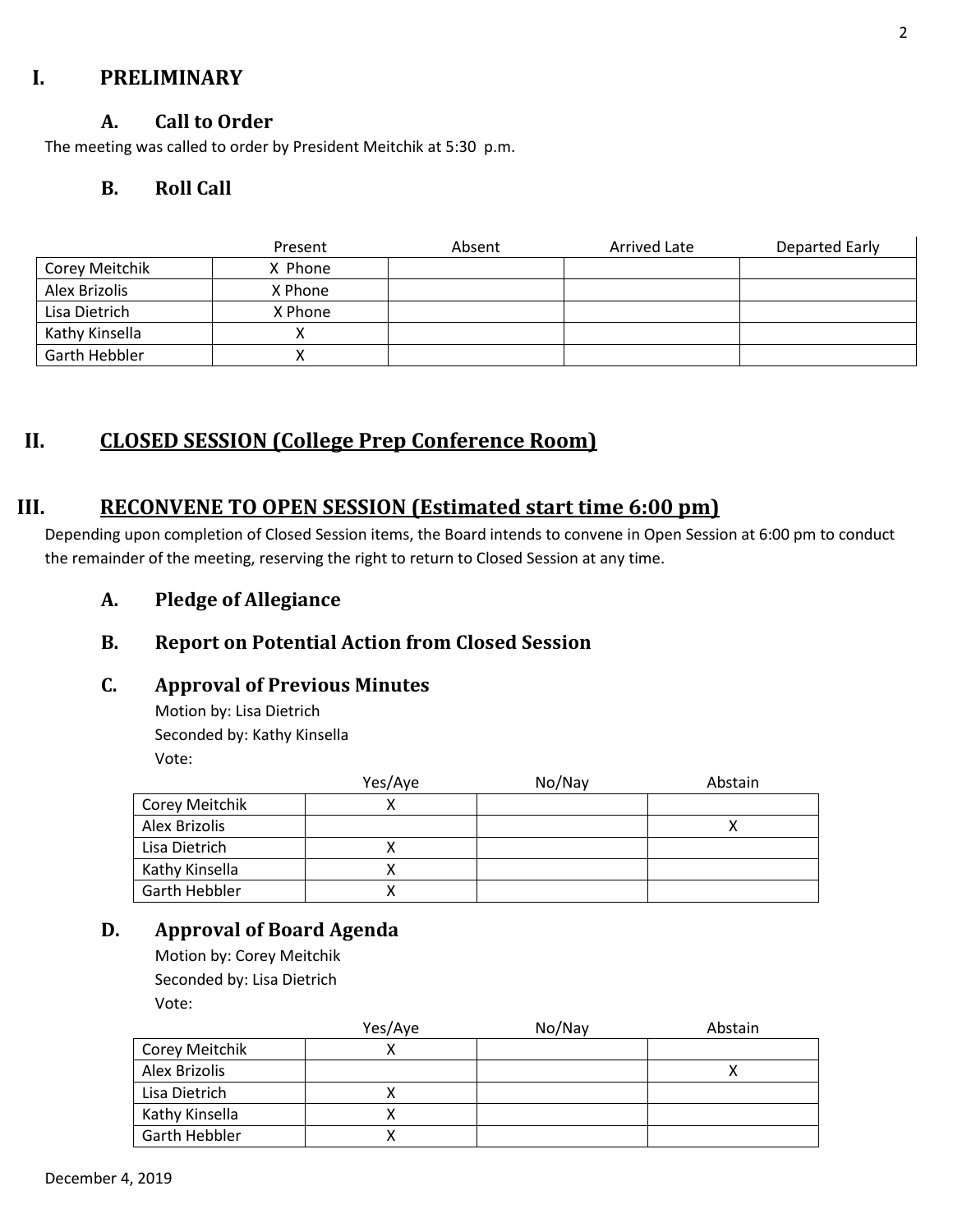## **IV. COMMUNICATIONS**

## **A. Public Comment Period**

Public comment on items not listed on the Agenda. Maximum time three (3) minutes.

#### **B. Board Communications/ Announcements**

Governing Board members make brief announcements or briefly report on his/her own activities as they may relate to school business.

### **C. Staff Reports**

1. Director's Report: Director will provide announcements and general report

## **V. INFORMATIONAL/ACTION ITEMS**

- **A. GENERAL FUNCTIONS – No items at this time**
- **B. PUPIL SERVICES- No items at this time**
- **C. PERSONNEL SERVICES- No items at this time**
- **D. FINANCIAL AND BUSINESS**
	- *1. Informational: Budget Update Presentation by Jim Weber, Charter Impact*

#### *2. Approval of First Interim Report (2019-20)*

Motion by: Corey Meitchik Seconded by: Garth Hebbler Vote:

|                | Yes/Aye | No/Nay | Abstain |
|----------------|---------|--------|---------|
| Corey Meitchik |         |        |         |
| Alex Brizolis  |         |        |         |
| Lisa Dietrich  |         |        |         |
| Kathy Kinsella |         |        |         |
| Garth Hebbler  |         |        |         |

*3. Acceptance of 2018-19 Financial Audit prepared by SquarMilner, LLC*

Motion by: Lisa Dietrich Seconded by: Kathy Kinsella Vote:

|                      | Yes/Aye | No/Nay | Abstain |
|----------------------|---------|--------|---------|
| Corey Meitchik       |         |        |         |
| Alex Brizolis        |         |        |         |
| Lisa Dietrich        |         |        |         |
| Kathy Kinsella       |         |        |         |
| <b>Garth Hebbler</b> | x       |        |         |